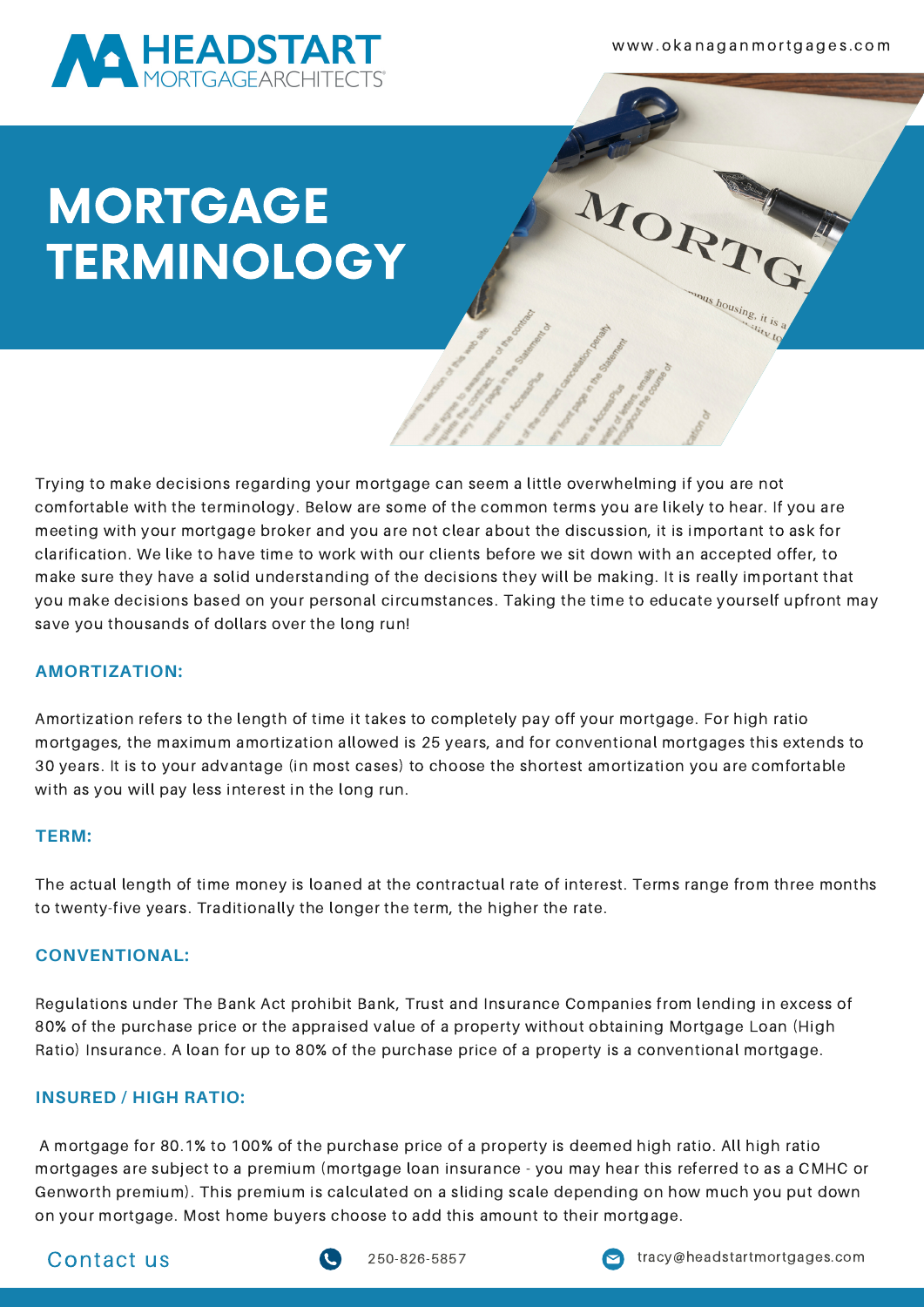

w w w . o k a n a g a n m o rt g a g e s . c o m

MORT

# MORTGAGE **TERMINOLOGY**

## **MORTGAGE LOAN INSURANCE (high ratio):**

High ratio mortgages must be insured through CMHC (Canada Mortgage and Housing Corporation), Genworth Financial Canada, or Canadian Guarantee. CMHC, Genworth and Canadian Guarantee provide default or high ratio insurance to the lenders protecting them against the risk of lending to homebuyers who have less than 20% down payment available. The insurance premium is paid by the borrower on behalf of the lender. The insurance premium that is paid to the mortgage insurer is to protect the lender in the event that the mortgage is not paid. This is not to be confused with life, disability, or job loss insurance.

### **FIRST MORTGAGE:**

Mortgage given first priority at the registry office. Most borrowers only have one mortgage on their property, but in the event of default or other collection actions, the first mortgage holder has priority over any other claims.

#### **SECOND MORTGAGE:**

A higher interest rate loan that provides borrowers with additional financing if the first mortgage does not meet their total financial requirements. Second mortgages are generally expensive to set up and charge higher rates of interest.

#### **OPEN MORTGAGE:**

With an open mortgage, the entire principal or any part of it can be prepaid to the lender at any time without having to pay any penalty or bonus interest to the lender. The length of the term is generally 6 months to 1 year, although some banks have introduced 5-year open terms.

#### **HOME EQUITY LINE OF CREDIT:**

A Home Equity Line of Credit (HELOC) is a revolving line of credit that is secured by your home. As the line of credit is secured by your home, the risk of repayment to the lender is reduced and reflected in the rate. A HELOC interest rate will be much lower than a personally secured loan. The maximum amount for a HELOC is 65% of your home's value. When this is combined with a fixed portion of your mortgage the total loan-tovalue cannot exceed 80%. With a HELOC mortgage product you can draw on the funds at any time and

repay them at any time without penalty